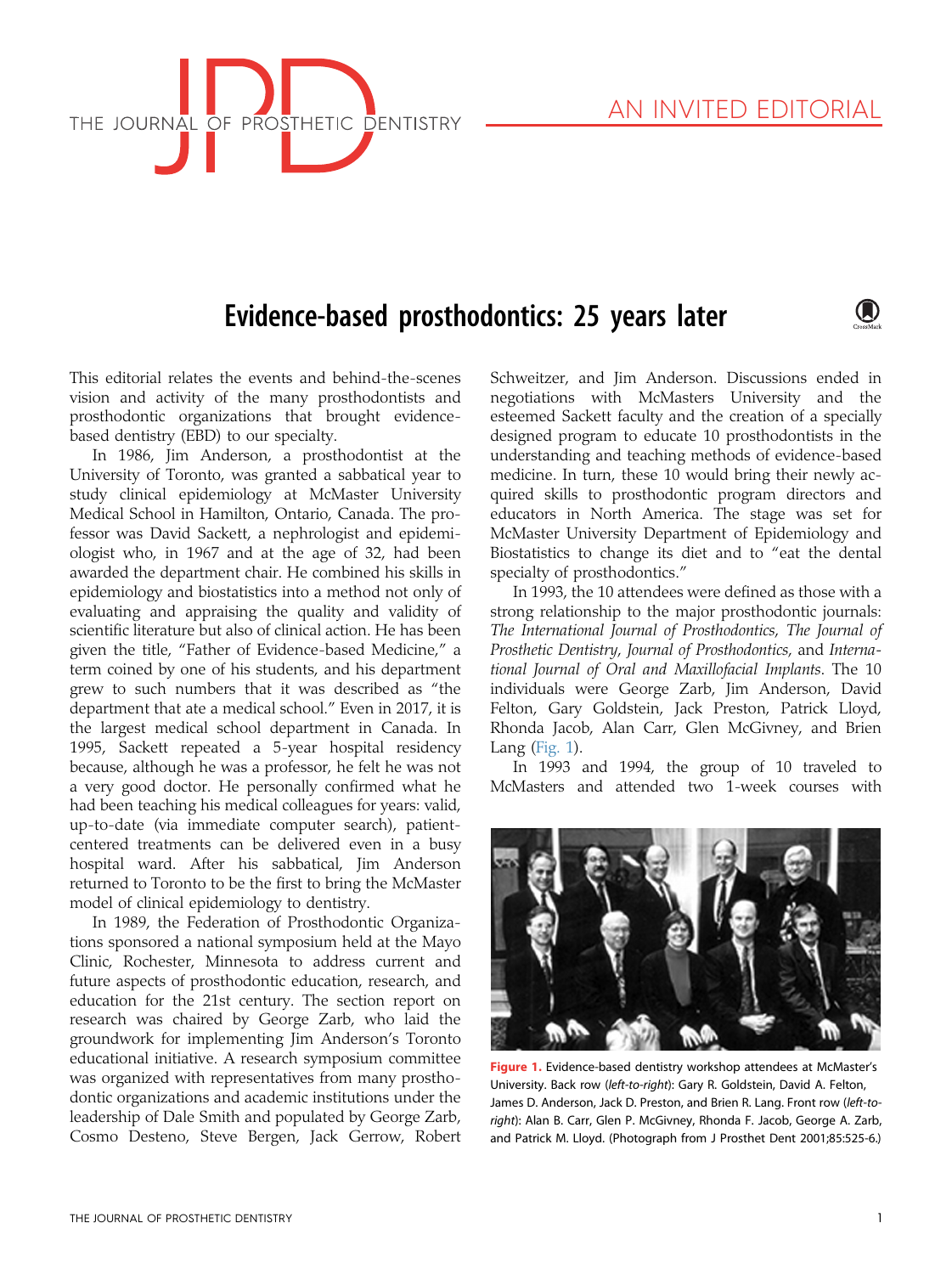small-group, self-directed, problem-based learning/teaching methods pioneered by the McMaster group. Faculty were from the medical school and included George Browman, Gordon Guyatt, Mark Levine, and Ray Gilbert. In the first week, the Workshop on How to Teach the Critical Appraisal of Clinical Evidence covered 8 units: Therapy, Diagnostic Test, Overview, Clinical Measurement, Prognosis, Causation, Quality of Care, and Economic Evaluation. In the second week, the Research Methods Workshop reviewed the knowledge base required to prepare a research protocol. Topics included establishing the research question, selecting design architecture appropriate for the question, sample selection, and size, and describing the maneuver, measurement, outcomes, and statistical analysis. The goal was for the group of 10 to disseminate their synthesis of the experience working with the McMaster faculty in preparing dental examples and teaching modules to the prosthodontic community.

In 1994, an editorial written by George Zarb and echoing the sentiment of his colleagues was published simultaneously in all 4 journals represented by the attendees. Zarb's editorial elegantly described the state of our "treatment dilemmas" due to lack of clinical evidence to support one treatment decision over another. In this editorial and in a subsequent 1995 announcement for upcoming International EBD symposia, he recognized the support that carried the EBD mission forward, crediting the Federation of Prosthodontic Organizations and the Editorial Council of The Journal of Prosthetic Dentistry (ECJPD). The Editorial Council under Ken Adisman pledged significant financial support from the outset of the initiative.

In 1995 and 1997, the original group of 10 assisted by George Browman, held 2 international research symposia sponsored by the American College of Prosthodontics and the ECJPD. The target audience was prosthodontic educators, who were given the tools to begin teaching their students the concept of EBD. The curricula included critical appraisal exercises directed at core clinical decisions related to diagnosis, harm, therapy, prognosis, and systematic review. Discussion of research design and measurement issues was directed at various clinical research questions of interest. The attendees were encouraged to become involved with the Cochrane Collaboration research activities established in 1993 by David Sackett, who was the first chair of the Cochrane Steering Group. In 1997, several other dental specialties and dental educators attended the symposia, having observed the expertise that was being introduced to the dental community by this prosthodontic initiative.

In 2000, in the first 7 issues The Journal of Prosthetic Dentistry published a series of 8 articles written by the 10 attendees and associates to be used as guides to understanding and appraising the validity of clinical research and its applicability to the patient in question. The first 2 articles described the concept of EBD.<sup>[1,2](#page-2-0)</sup> The next 2 provided information regarding study design and measurement issues that are helpful for determining the strength of evidence and the quality of outcomes. $3,4$ These articles were followed by core evidence-based articles designed to help readers determine the validity and usefulness of publications to assist clinical decisionmaking. These core articles were categorized as diagnosis, $5$  prognosis (probable course of a disease), $6$  harm<sup>[7](#page-2-0)</sup> (observational studies of exposures that may cause harm), and therapy<sup>[8](#page-2-0)</sup> (whether a specific treatment is better than another course of action). Also presented was the systematic review, which is a structured review format that uses explicit methodology for conducting rigorous reviews of the literature.

In 2002, Gary Goldstein was the guest editor and author of, "Evidence-based dentistry" in Dental Clinics of North America. Several of his prosthodontic colleagues and others in the epidemiology specialty were authors in the edition. In 2009, another Dental Clinics of North America called, "Evidence-based dentistry in the private office," was held, and in 2017, "The science and art of evidence-based pediatric dentistry," was published in Dental Clinics of North America.

From 1999 to 2002, the Academy of Prosthodontics allotted one half day of its annual scientific sessions to the concepts of EBD. The half-day included guest speakers and break-out sessions implementing EBD in reviewing various clinical questions and available literature. Academy fellows Alan Carr, Rhonda Jacob, Sree Koka, and Steven Eckert were the planning committee and facilitators for the sessions. The American Dental Association Center for Evidence-Based Dentistry was established in 2007, and the Journal of Evidence-Based Dental Practice was first published in 2002.

Many dental schools and dental organizations have implemented EBD in their curricula. Problem/patient/ population, intervention/indicator, comparison, outcome (PICO) questions and critical appraisal topics drive literature searches in the clinic and in seminars. The commitment of prosthodontics to the implementation of evidence-based decision-making is demonstrated by the fact that EBD education is now a prosthodontic standard for all dental schools in the United States according to the Commission on Dental Accreditation. Educated audiences demand more quality of research design and validity of assessment of outcomes from speakers at scientific sessions.

The concepts of evidence-based medicine can be applied across all health disciplines and also further afield. For example, Evidence-Aid ([www.evidenceaid.](http://www.evidenceaid.org) [org](http://www.evidenceaid.org)) was established after the Indian Ocean tsunami in 2004 with input from Cochrane to collate and use knowledge from systematic reviews to "inform agencies and people planning for, or responding to, disasters" in the humanitarian sector. Regardless of the application,